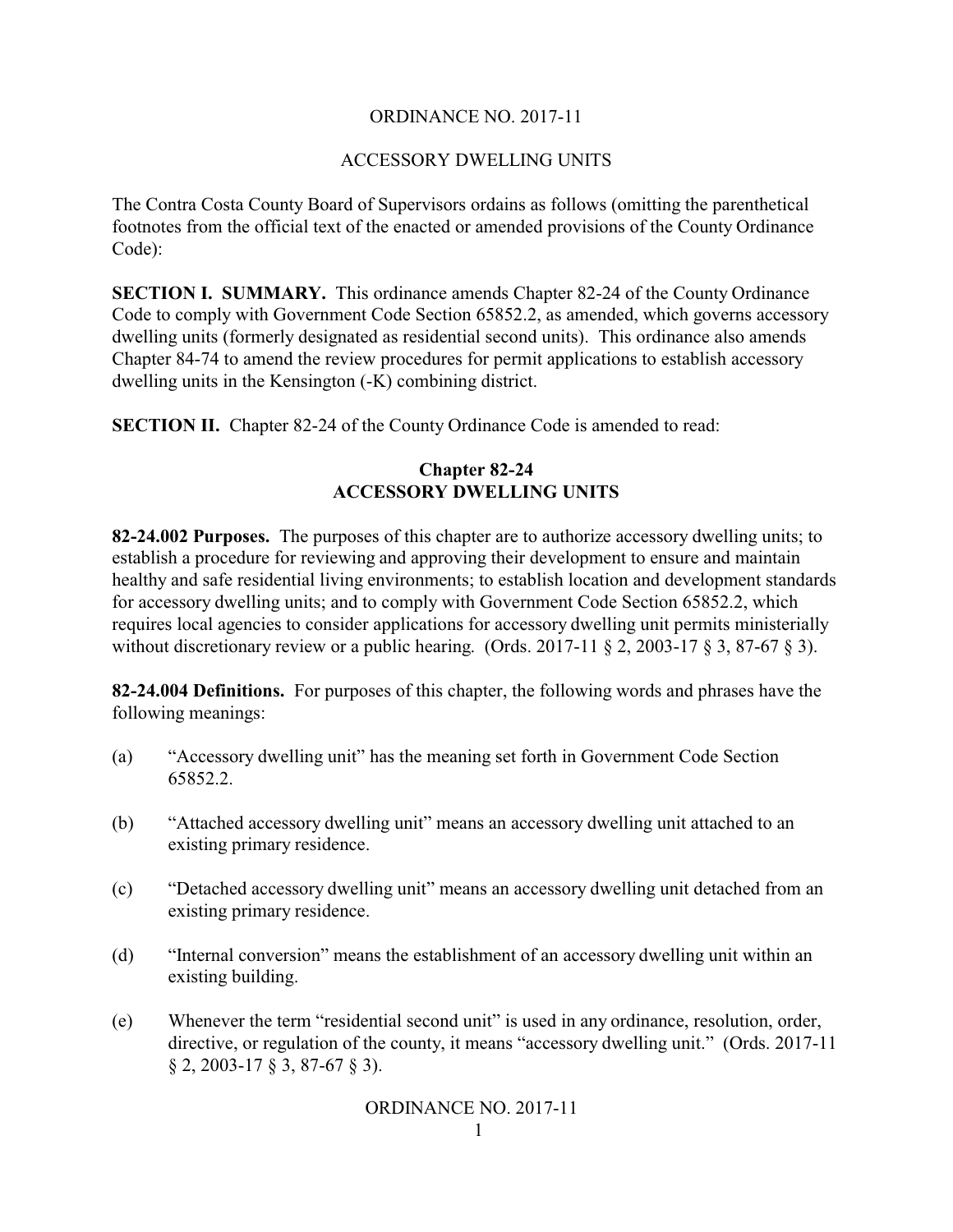#### **82-24.006 Permitting Procedure.**

- (a) Except as otherwise provided in this section, an application for a permit to establish an accessory dwelling unit will be approved ministerially without discretionary review or public hearing if the accessory dwelling unit meets: the location requirements specified in Section 82-24.008; the development standards specified in Section 82-24.012; and all applicable building standards in Title 7.
- (b) An application for a permit to establish an accessory dwelling unit that is an internal conversion within an existing single-family residence or accessory building will be approved ministerially without discretionary review or public hearing if: the existing residence or building is located in a single-family residential district; the internal conversion has independent exterior access; the side and rear setbacks are sufficient for fire safety; and the internal conversion meets all applicable building standards in Title 7 and all applicable sewage and water requirements. An internal conversion that meets the requirements of this subsection is not subject to the location requirements specified in Section 82-24.008 or the development standards specified in Section 82-24.012.
- (c) An application for a permit to establish an accessory dwelling unit that does not meet one or more of the development standards specified in subsections (a), (i), (j), and (k) of Section 82-24.012 and is not an internal conversion that meets the requirements of subsection (b) of this section will be considered under the administrative decision procedure specified in Article 26-2.21. A discretionary accessory dwelling unit permit will not be issued unless:
	- (1) The accessory dwelling unit meets the location requirements specified in Section 82-24.008, the development standards specified in subsections (b) through (h) of Section 82-24.012, and all applicable building standards in Title 7; and
	- (2) The zoning administrator makes the findings specified in Section 26-2.2006 and finds all of the following:
		- (A) The accessory dwelling unit is compatible with the surrounding neighborhood in terms of its location, size, height, and design;
		- (B) The accessory dwelling unit maintains the community's property values and does not substantially impair the value and enjoyment of neighboring properties; and
		- (C) The accessory dwelling unit promotes the health, safety, and general welfare of the community. (Ords. 2017-11 § 2, 2011-05 § 2, 2003-17 § 3, 87-67 § 3).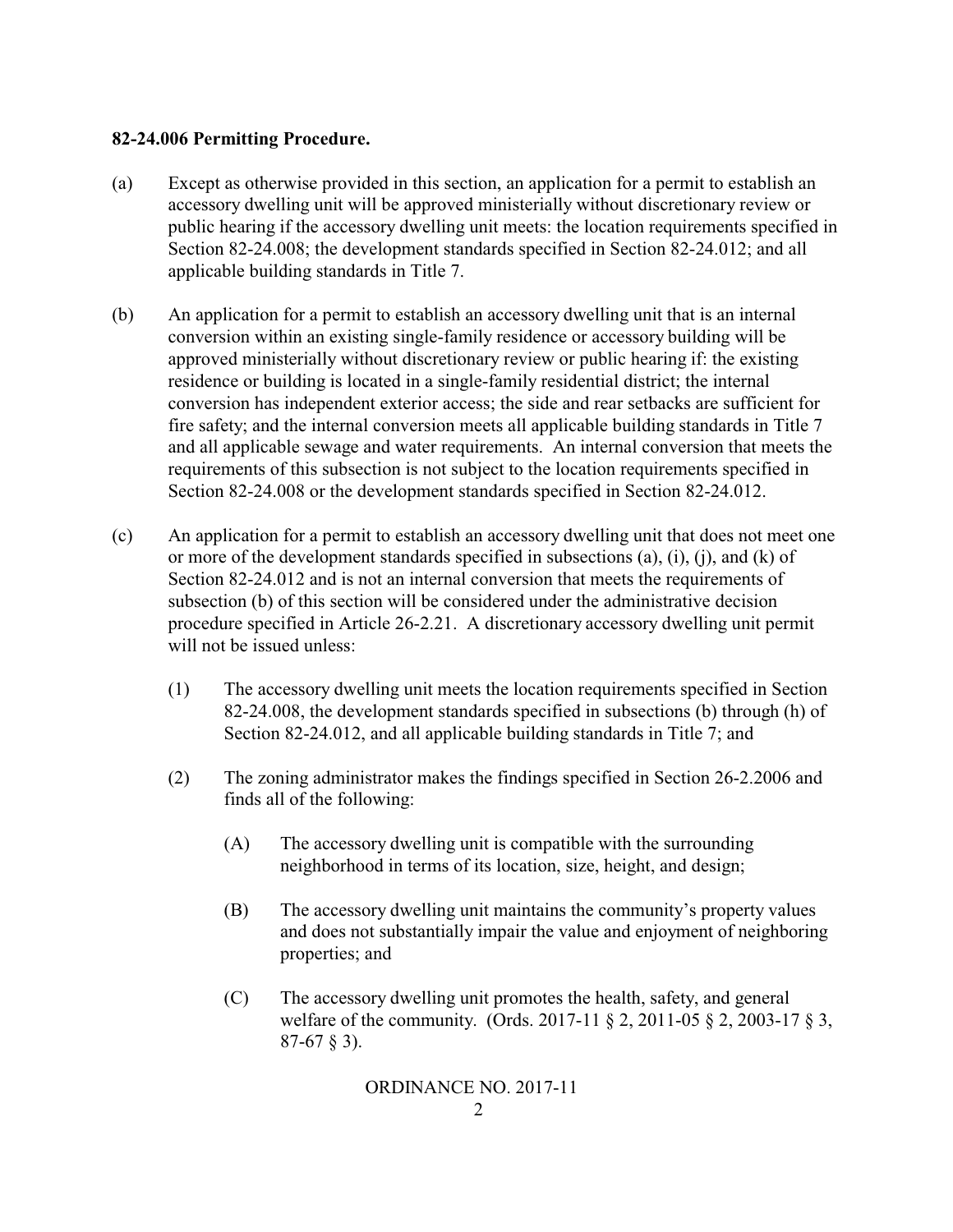## **82-24.008 Location.**

- (a) One accessory dwelling unit may be located on any lot in a single-family residential district (R-6, R-7, R-10, R-12, R-15, R-20, R-40, R-65, and R-100), planned unit district (P-1) for residential uses, or a multiple-family residential district (M-6, M-9, M-12, M-17, and M-29).
- (b) One accessory dwelling unit may be located on any lot in an agricultural district (A-2, A-3, A-4, A-20, A-40, and A-80). If an accessory dwelling unit is proposed for a lot under a Williamson Act contract, an accessory dwelling unit will be allowed subject to the provisions of this chapter unless the Williamson Act contract prohibits an accessory dwelling unit or a residential second unit on the property.
- (c) No subdivision rights are authorized that would result in the accessory dwelling unit being located on a separate lot. (Ords. 2017-11 § 2, 2011-05 § 3, 2006-19 § 2, 2003-17 § 3, 87-67 § 3).

## **82-24.010 Applications.**

- (a) An application for an accessory dwelling unit permit must be submitted to the Department of Conservation and Development prior to the submittal to the county of a building permit application.
- (b) An application for an accessory dwelling unit permit must be made in writing and contain the following information:
	- (1) Name(s) and address(es) of applicant(s) and property owner(s).
	- (2) Address and assessor's parcel number for the lot.
	- (3) Size, indicating dimensions and square footage of the primary residence and the proposed accessory dwelling unit.
	- (4) A legible scale drawing, showing:
		- (A) A north arrow to indicate lot orientation.
		- (B) Lot dimensions and labels for all property lines.
		- (C) Siting and location of the primary residence and the proposed accessory dwelling unit.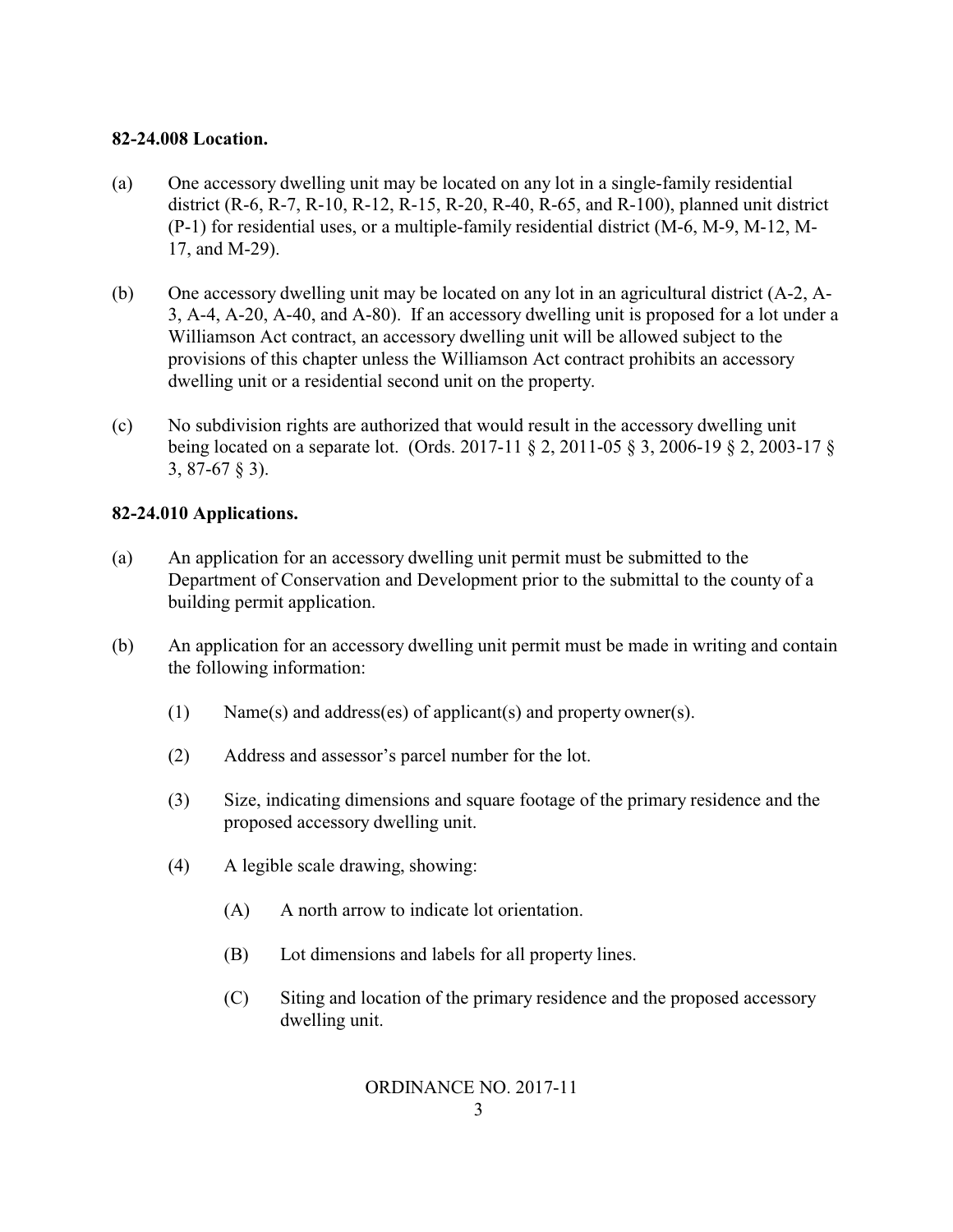- (D) Floor plan configuration of the primary residence and the proposed accessory dwelling unit.
- (E) All other existing improvements, including driveways and parking areas.
- (F) Exterior design of the primary residence and the proposed accessory dwelling unit. "Exterior design" includes architectural style and exterior features, such as trim, windows, and roof.
- (5) A description of the building and roof materials of the primary residence and accessory dwelling unit, and a sample board of the colors of the primary residence and accessory dwelling unit.
- (6) Color photographs of the primary residence and surrounding properties taken from each of the property lines of the project site.
- (7) Location and description of water and sanitary services for both the primary residence and the proposed accessory dwelling unit.
- (8) Property owner's consent to physical inspection of the premises.
- (9) A written legal description of the property. (Ords. 2017-11  $\S$  2, 2003-17  $\S$  3, 87-67 § 3).

# **82-24.012 Development Standards.**

- (a) Lot Size. The minimum size of a lot with a primary residence and an accessory dwelling unit is 6,000 square feet, except in the Kensington (-K) combining district. The minimum size of a lot located in the Kensington (-K) combining district with a primary residence and an accessory dwelling unit is 10,000 square feet. Section 82-10.002(c) does not apply to an application for an accessory dwelling unit permit.
- (b) Accessory Dwelling Unit Size. An accessory dwelling unit may not exceed the following size:
	- (1) One thousand square feet in any zoning district where an accessory dwelling unit is allowed; except on a lot of five acres or more, or in an agricultural district, or in the Kensington (-K) combining district.
	- (2) One thousand two hundred square feet on a lot of five acres or more.
	- (3) One thousand two hundred square feet in an agricultural district.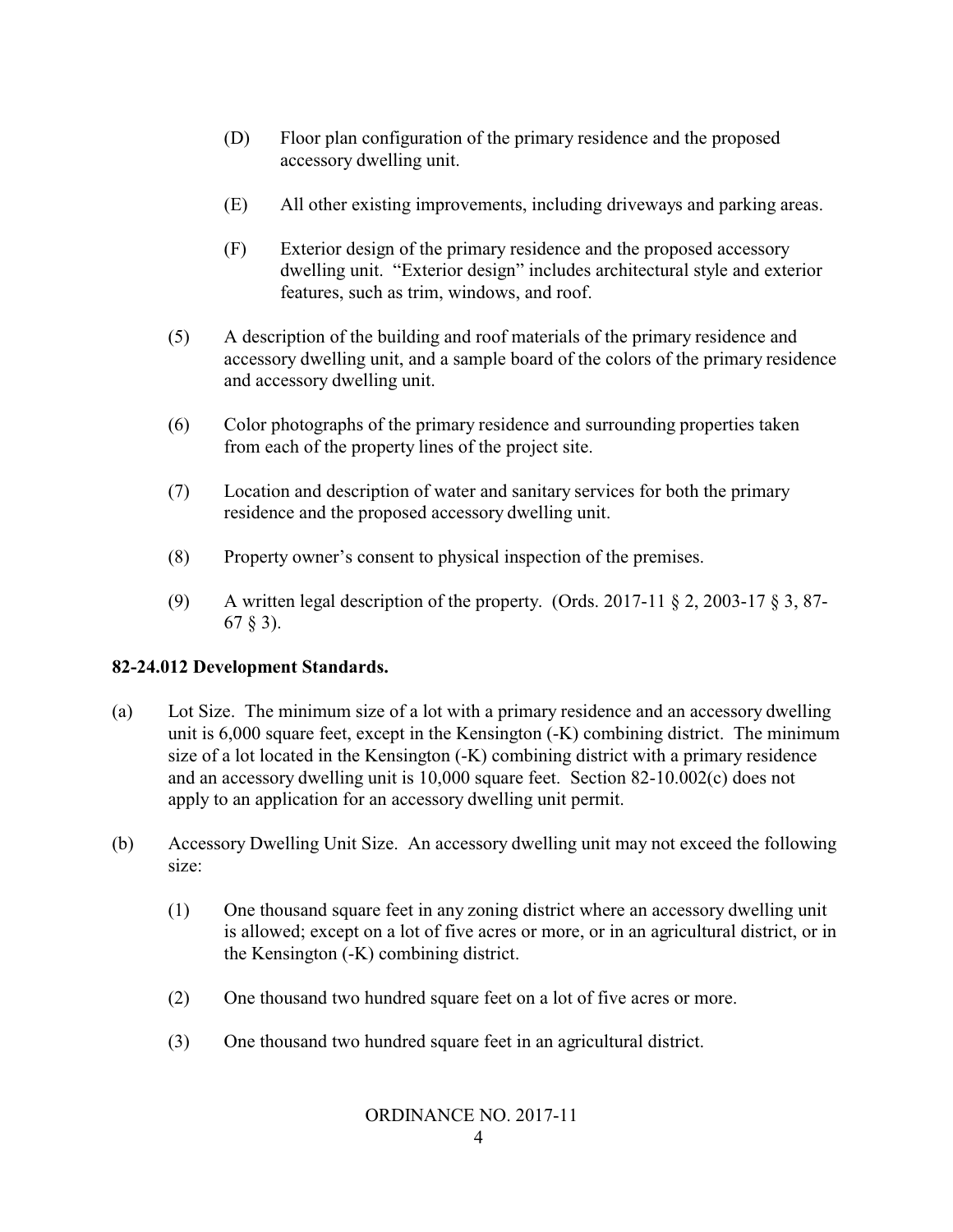- (4) Six hundred square feet or 60 percent of the floor area of the primary residence, whichever is smaller, in the Kensington  $-K$ ) combining district.
- (c) Lot Coverage.
	- (1) In single-family residential districts, the accessory dwelling unit must not cause the maximum total structural lot coverage to exceed 40 percent. In multiplefamily residential districts, the accessory dwelling unit must not cause the maximum total structural lot coverage to exceed 25 percent in the M-6 through M-17 districts or 35 percent in the M-29 district.
	- (2) In P-1 planned unit districts where an approved final development plan specifies maximum total structural lot coverage, the accessory dwelling unit must not cause the maximum total structural lot coverage to exceed the specified percentage. In P-1 planned unit districts where an approved final development plan does not specify maximum total structural lot coverage, the accessory dwelling unit must not cause the maximum total structural lot coverage to exceed 40 percent.
- (d) Living Provisions. An accessory dwelling unit must provide complete independent living facilities for one or more persons, including permanent provisions for living, sleeping, eating, cooking, and sanitation.
- (e) Permanent Foundation. A permanent foundation is required for all accessory dwelling units.
- (f) Sewage and Water. If a private sewage disposal system, water system, or both are proposed to be used, it must meet all applicable county regulations and be approved by the health officer before an accessory dwelling unit may be established. Verification that the standard has been met is required prior to final inspection.
- (g) Architecture. The exterior appearance of the accessory dwelling unit must be architecturally compatible with the primary dwelling unit or with the surrounding neighborhood. "Exterior appearance" includes architectural style, colors, and exterior features, such as building materials, trim, windows, and roof design. The accessory dwelling unit must have a separate entrance. The separate entrance must be: located on the building side or building rear; or not visible from the street; or otherwise subordinate to the primary residence.
- (h) Attached Accessory Dwelling Unit. An attached accessory dwelling unit must be an internal conversion of a garage or other area within the existing primary residence, or an addition to the existing primary residence. The floor area of an attached accessory dwelling unit may not exceed the size limitations in Section 82-24.012(b) or 50 percent of the existing living area of the primary residence, whichever is less.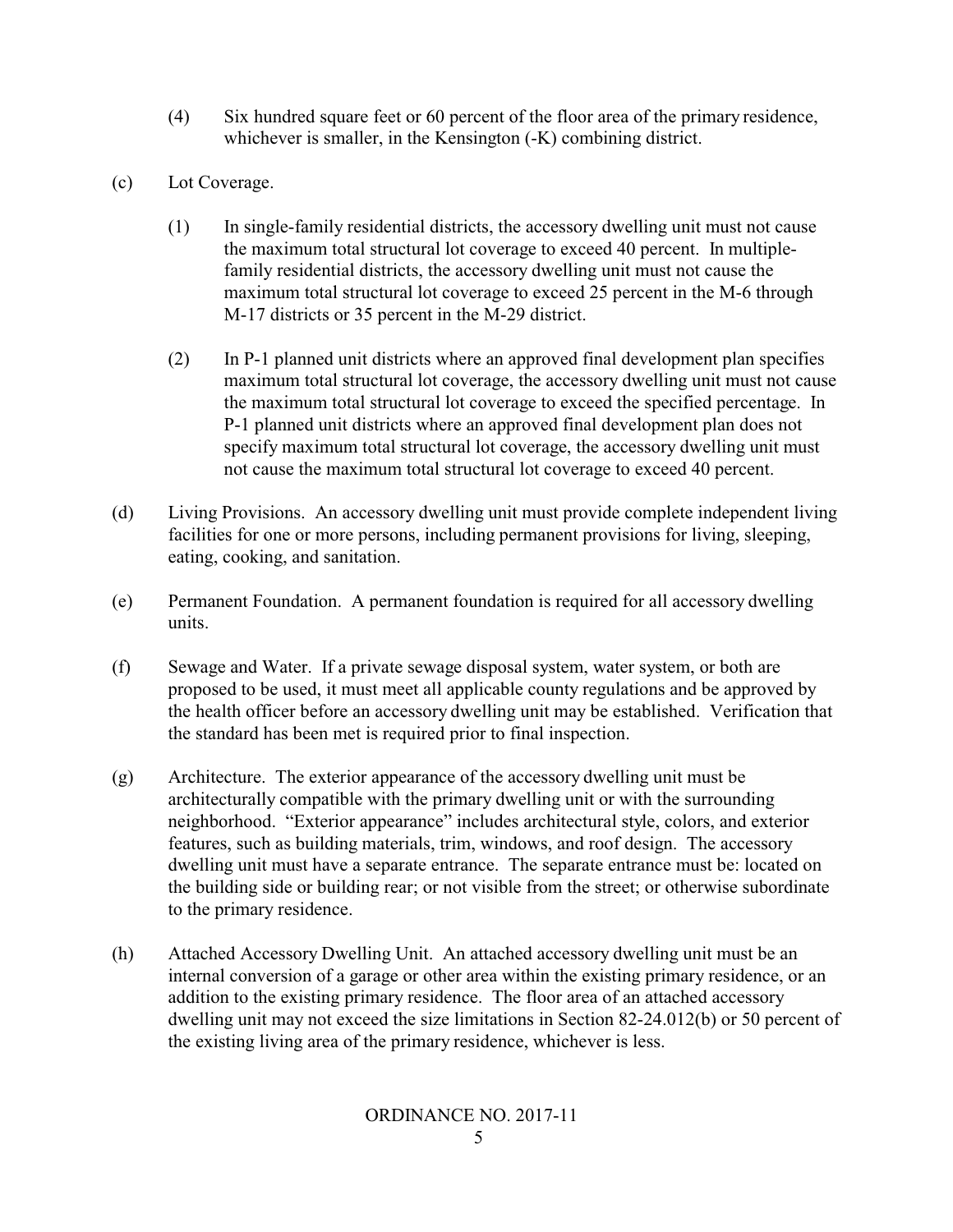- (i) Detached Accessory Dwelling Unit.
	- (1) A detached accessory dwelling unit must be located on the same lot as the existing primary residence.
	- (2) A garage may be attached to a detached accessory dwelling unit. A garage attached to a detached accessory dwelling unit may not exceed the following sizes:
		- (A) Five hundred square feet on lots 20,000 square feet or less in all zoning districts where an accessory dwelling unit is allowed, except in an agricultural district.
		- (B) Six hundred square feet on lots larger than 20,000 square feet and smaller than five acres in all zoning districts where an accessory dwelling unit is allowed, except in an agricultural district.
		- (C) Eight hundred square feet on a lot of five acres or more.
		- (D) Eight hundred square feet in an agricultural district.
- (j) Yards and Building Height.
	- (1) In single-family and multi-family residential districts, an accessory dwelling unit must comply with all requirements relating to yards (front setbacks, side, and rear) and building height that are generally applicable to residential construction in the zone in which the property is located, except as otherwise provided in this subsection (j).
	- (2) In P-1 planned unit districts where an approved final development plan specifies requirements relating to yards (front setbacks, side, and rear) and building height, an accessory dwelling unit must comply with the requirements specified in the plan. In P-1 planned unit districts where an approved final development plan does not specify requirements relating to yards and building height, an accessory dwelling unit must comply with all requirements relating to yards and building height that are generally applicable to residential construction in the R-6 zone.
	- (3) An accessory dwelling unit permitted in the Kensington (-K) combining district may not exceed fourteen feet in height.
	- (4) A setback is not required for an existing garage that is converted to an accessory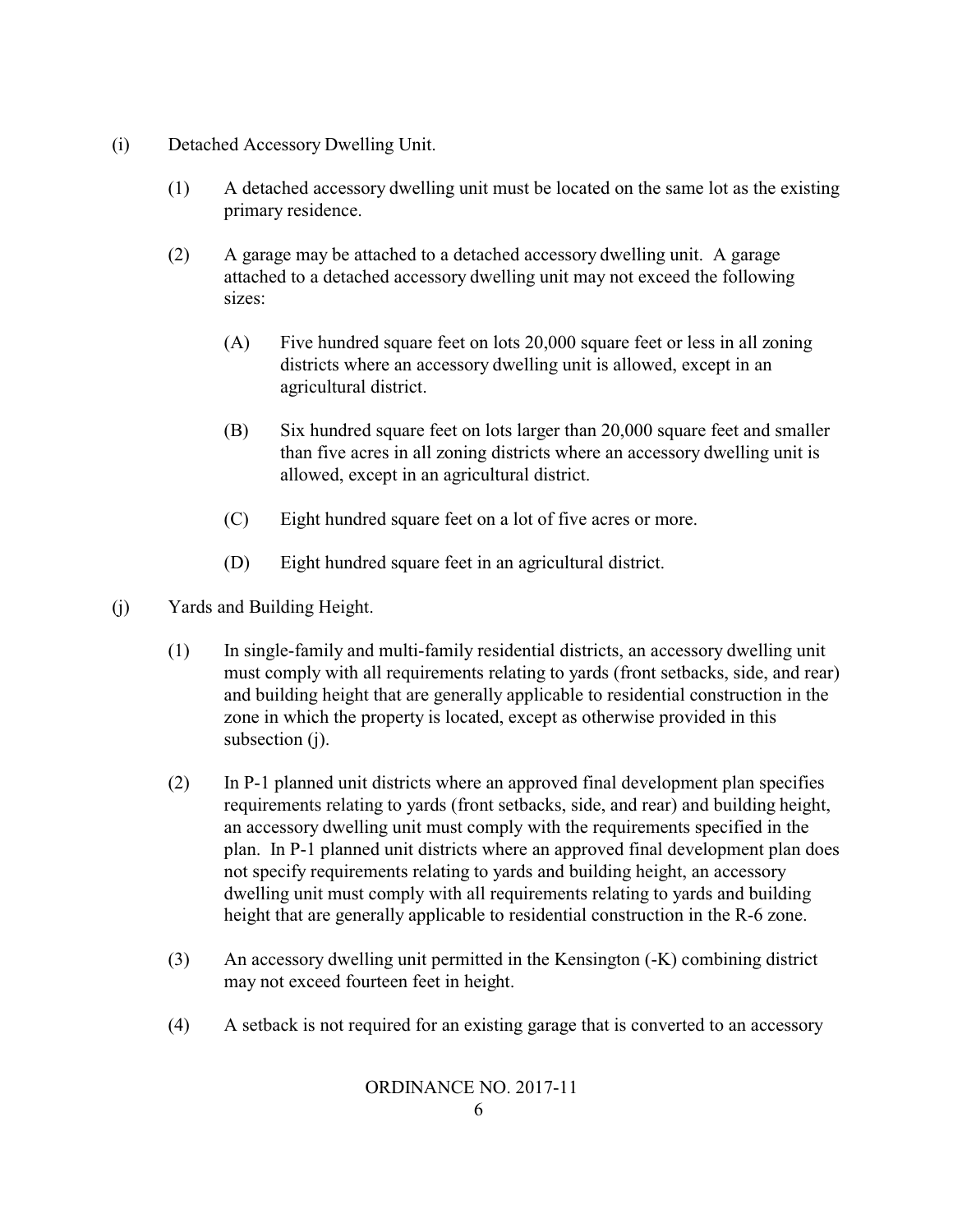dwelling unit.

- (5) A setback of five feet from the side and rear lot lines is required for an accessory dwelling unit that is constructed above a garage.
- (k) Off-Street Parking.
	- (1) A lot containing an accessory dwelling unit must provide an additional off-street parking space to serve the accessory dwelling unit. The additional space may be within a setback area or in tandem, unless specific findings are made that parking in a setback area or in tandem is not feasible based on site or regional topographical or fire and life safety conditions. The exemption under Section 84- 4.1202 does not apply to lots for which an accessory dwelling unit permit is issued.
	- (2) The off-street parking requirement in subsection (1) does not apply to an accessory dwelling unit in any of the following instances:
		- (A) The accessory dwelling unit is located within one-half mile of public transit.
		- (B) The accessory dwelling unit is located within an architecturally and historically significant historic district.
		- (C) The accessory dwelling unit is located within a permit-parking area designated pursuant to Chapter 46-10 but an on-street parking permit is not available under that chapter to the occupant of the accessory dwelling unit.
		- (D) A car share vehicle pick-up location is within one block of the accessory dwelling unit. A "car share vehicle" has the same meaning as in Vehicle Code Section 22507.1.
	- (3) If a garage, carport, or covered parking structure is demolished or converted in conjunction with the construction of an accessory dwelling unit, the parking space must be replaced if necessary to comply with the off-street parking requirements applicable to the primary dwelling unit. The replacement parking space may be located in any configuration on the same lot as the accessory dwelling unit but must otherwise comply with the off-street parking requirements applicable to the primary dwelling unit. (Ords. 2017-11 § 2, 2011-05 § 4, 2008-09 § 2, 2003-17 § 3, 87-67 § 3).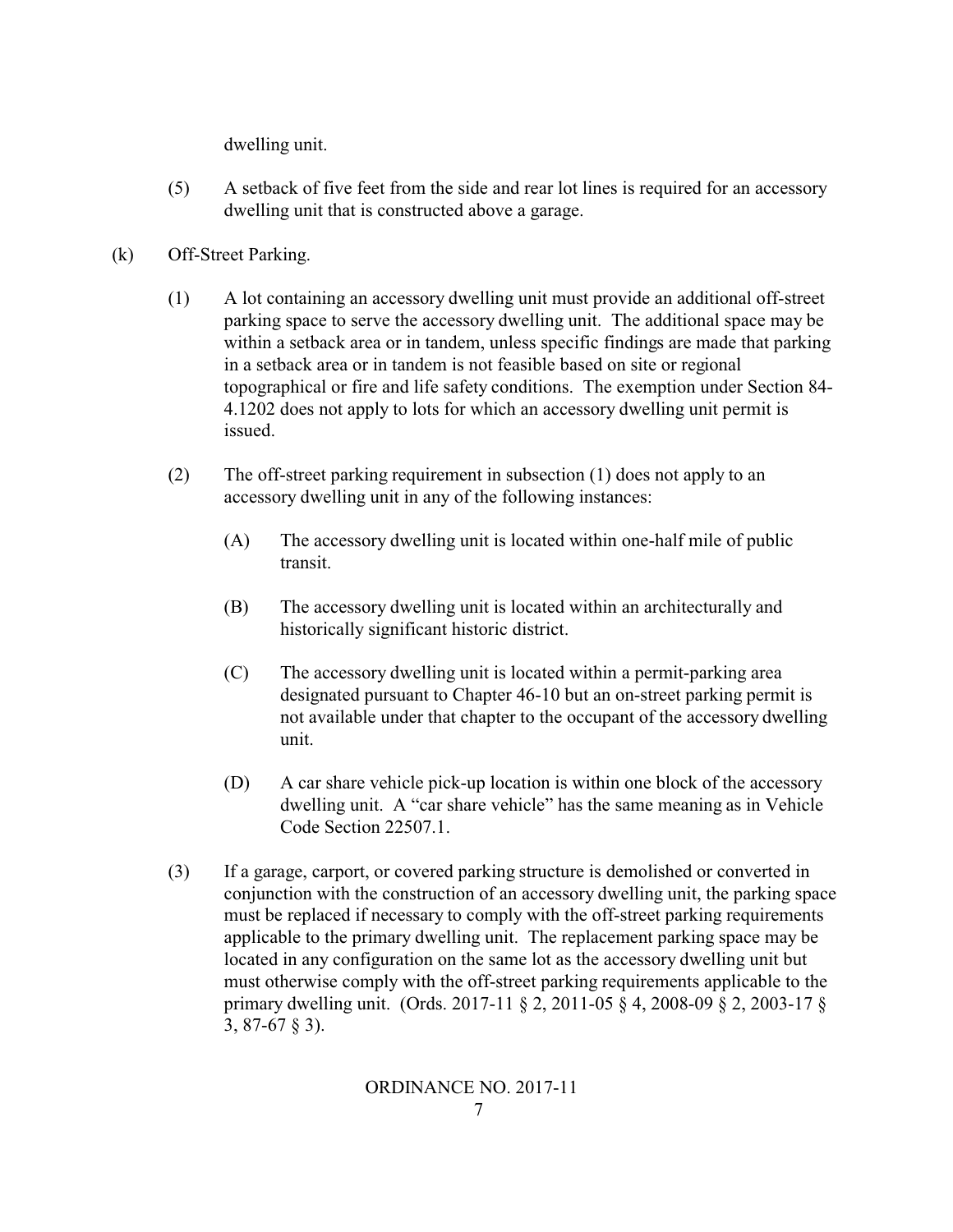**82-24.014 Occupancy.** The owner of a lot with an accessory dwelling unit shall occupy either the primary dwelling unit or the accessory dwelling unit. (Ords. 2017-11 § 2, 2003-17 § 3, 87-67  $§$  3).

**82-24.016 Deed Restrictions.** Before obtaining an accessory dwelling unit permit, the applicant shall do the following:

- (l) Enter into an agreement of restrictions with the county that refers to the deed under which the property was acquired by the applicant and provides the following:
	- (1) The accessory dwelling unit shall not be sold separately.
	- (2) The accessory dwelling unit is restricted to the maximum size allowed under Ordinance Code Section 82-24.012.
	- (3) The restrictions are binding upon any successor in ownership of the property and lack of compliance may result in legal action by the county against the property owner.
- (m) Record the agreement with the county recorder.
- (n) Prepare a disclosure statement that shall be included in any future offer or sale documents. The statement shall read as follows:

"You are purchasing a property with a permit for an accessory dwelling unit. This permit carries with it certain restrictions that must be met by the owner of the property. You are prohibited from selling the accessory dwelling unit separately. The accessory dwelling unit is restricted to the maximum size allowed under County Ordinance Code Section 82-24.012. The owner of the property shall occupy either the primary dwelling unit or the accessory dwelling unit. The permit is available from the current owner or from the Contra Costa County Department of Conservation and Development."

(Ords. 2017-11 § 2, 2003-17 § 3, 87-67 § 3).

**82-24.018 Nonconforming Units.** Notwithstanding the provisions of Ordinance Code Section 82-8.006, if the existing primary residence is a legal nonconforming unit, an accessory dwelling unit may be constructed only if the nonconformity is not expanded and the accessory dwelling

# ORDINANCE NO. 2017-11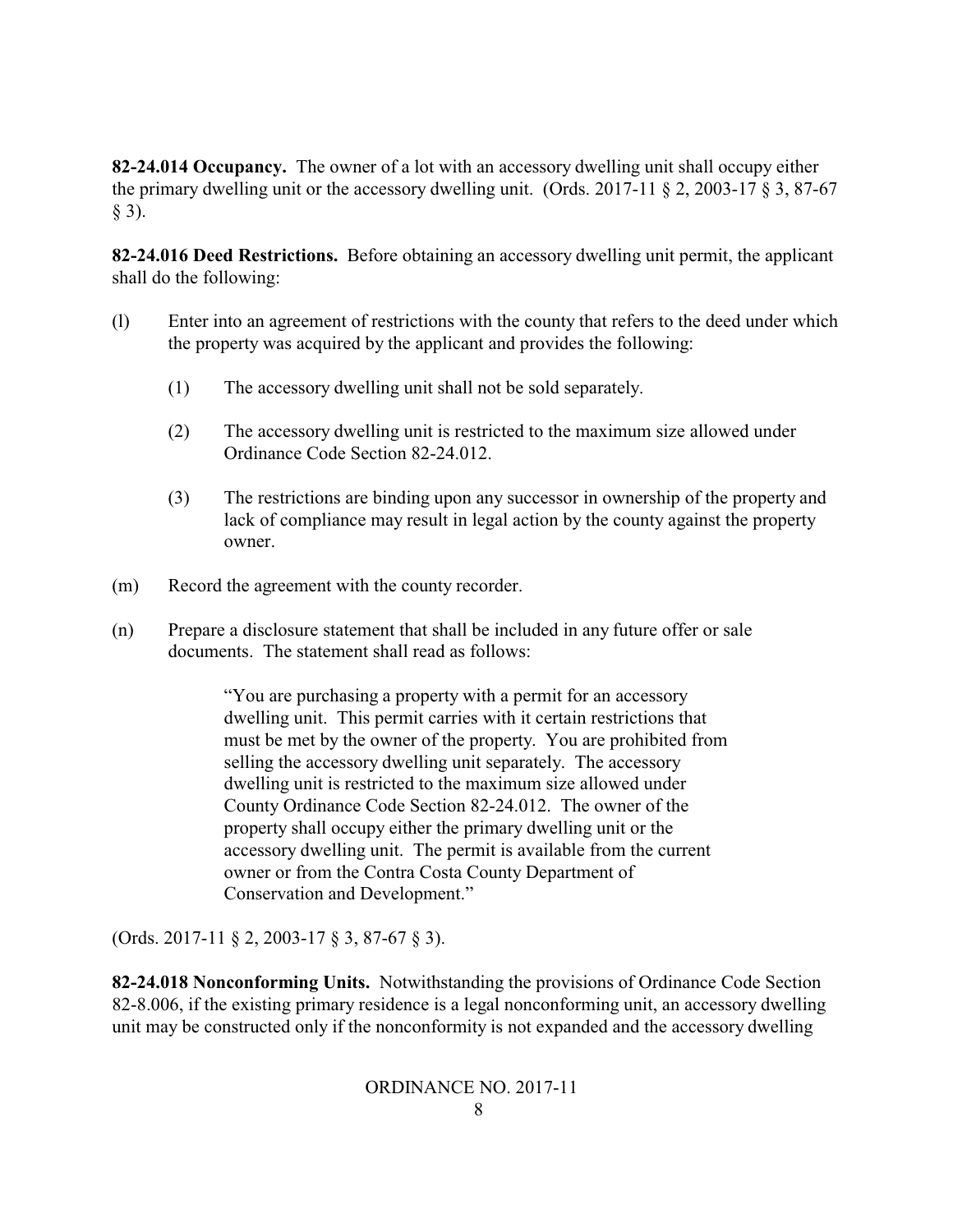unit meets all current applicable zoning and building standards. (Ords. 2017-11 § 2, 2003-17 § 3, 87-67 § 3).

**82-24.020 Fees.** Fees for accessory dwelling unit permits will be in amounts established by the board of supervisors in the Department of Conservation and Development's fee schedule. Accessory dwelling units are subject to all new development fees, including but not limited to development impact fees, park fees, and assessment district assessment allocations. (Ords. 2017- 11 § 2, 2003-17 § 3, 87-67 § 3).

**SECTION III.** Section 26-2.2102 of the County Ordinance Code is amended to read:

**26-2.2102 Decisions without public hearing.** Unless otherwise required by this article, the zoning administrator may, without public hearing, decide applications for any of the following:

- (a) Variance permits pursuant to subsection 26-2.1204(1).
- (b) Minor subdivisions pursuant to subsection 26-2.1204(3) including applications for improvement exceptions.
- (c) After zoning administrator determination on it, any involved small lot application pursuant to subsection 82-10.002(c).
- (d) An accessory dwelling unit permit that does not meet one or more of the development standards specified in subsections  $82-24.012(a)$ , (i), (i), and (k).
- (e) Wireless facility access permits pursuant to Chapter 88-24. (Ords. 2017-11 § 3, 2016-11 § 3, 2011-05 § 5, 95-51 § 3, 80-87 § 2: See Gov. C. § 65901).

**SECTION IV.** Section 84-14.402 of the County Ordinance Code is amended to read:

**84-14.402 Uses–Allowed.** The following uses are allowed in the R-20 district:

- (1) A detached single-family dwelling on each lot and the accessory structures and uses normally auxiliary to it;
- (2) Crop and tree farming, and horticulture;
- (3) A temporary stand for the sale of agricultural products grown on the premises, with two and one-half acres per stand, set back at least thirty-five feet from the front property line, and operated not more than three months in any calendar year;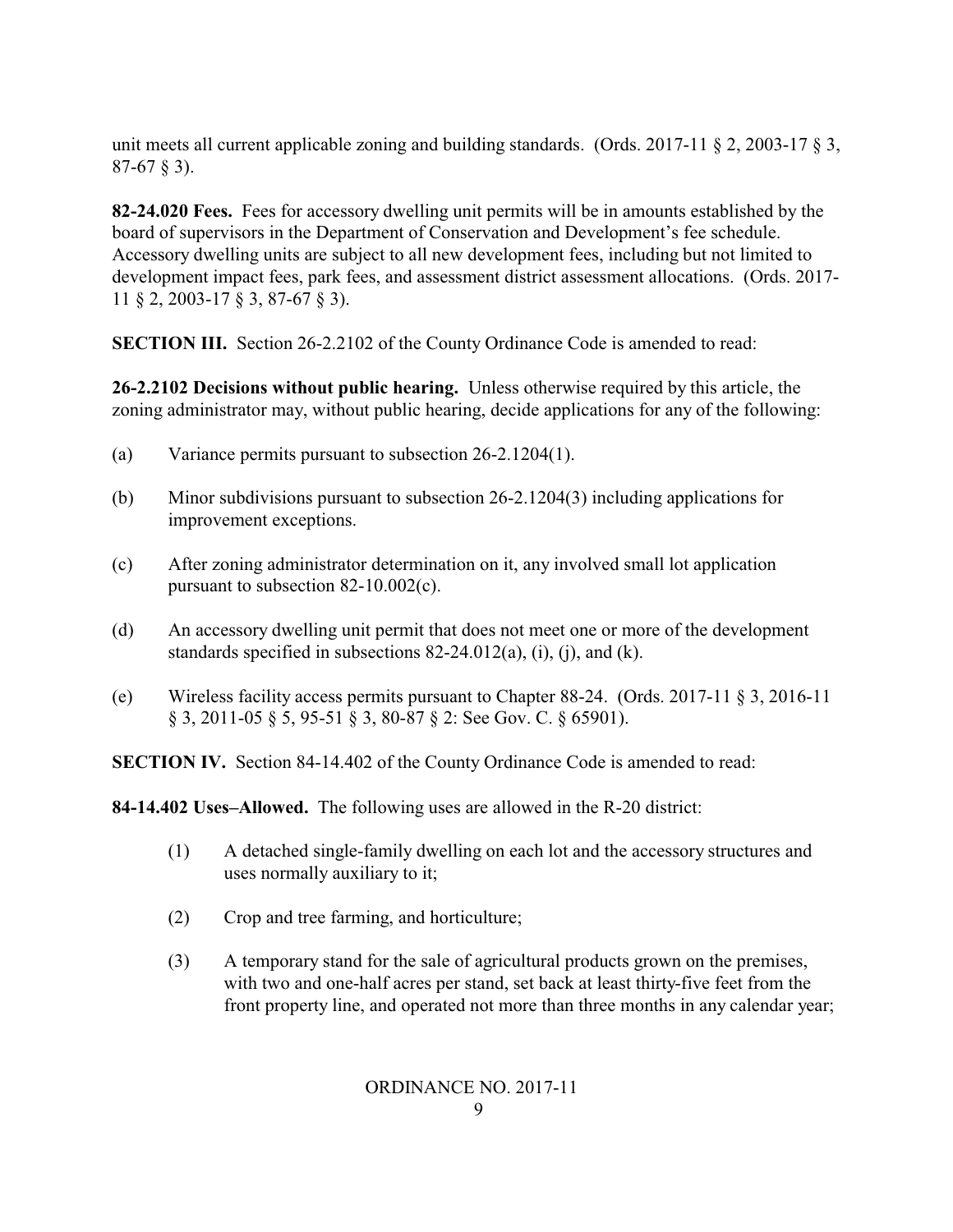- (4) Small farming, including the raising of poultry and rabbits or other grain-fed rodents, primarily for home consumption thereon;
- (5) Keeping livestock on lots forty thousand or more square feet in area (with at least forty thousand square feet for each two head of livestock) and all contiguous and in one fee ownership;
- (6) Publicly owned parks and playgrounds;
- (7) A residential care facility for the elderly, operated by a person with all required state and local agency approvals or licenses, where not more than six persons reside or receive care, not including the licensee or members of the licensee's family or persons employed as facility staff;
- (8) A family day care home where care, protection, and supervision of twelve or fewer children in the provider's own home are provided for periods of less than twenty-four hours per day, while the parents or guardians are away;
- (9) Aviaries, which shall be not over twelve feet high nor exceeding one square foot (not over 1600) in area for each fifty square feet of net land area per lot, and unless otherwise provided herein, shall be set back at least twenty-five feet from the front property line or any street line and at least ten feet from any side or rear property line, and shall be maintained in a sanitary manner as determined by the county health department;
- (10) Accessory dwelling units complying with the provisions of Chapter 82-24. (Ords. 2017-11 § 4, 86-43 § 4, 78-83 § 2, 77-51 § 8, 68-25 § 2, 2033, 2032, 1768 § 2: prior code § 8146(a): Ord. 1269, 1179 § 8, 382 § 4V).

**SECTION V.** Subsection (h) of Section 84-74.404 of the County Ordinance Code is amended to read:

(h) "Gross floor area" means the total horizontal area in square feet of each floor inclusive of the exterior walls of all buildings on a parcel, as measured at the exterior face of the enclosing wall. Gross floor area includes attached and detached primary and accessory buildings, accessory dwelling units, interior courtyards, garages and carports with roof covering. Gross floor area does not include the area in attics, crawl spaces, basements, and uncovered balconies, decks, and patios.

(Ords. 2017-11 § 5, 2004-46 § 2).

## ORDINANCE NO. 2017-11 10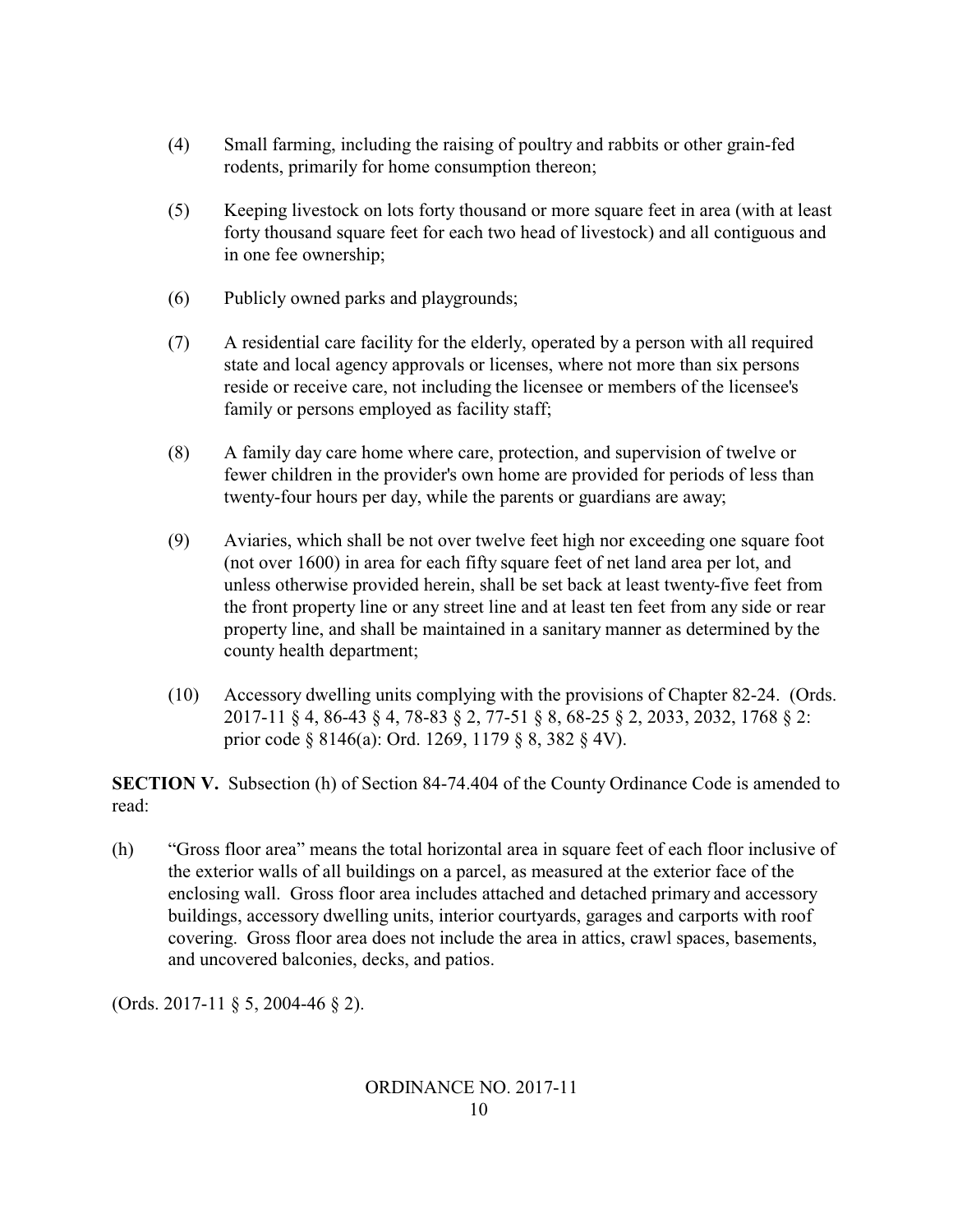**SECTION VI.** Section 84-74.604 of the County Ordinance Code is amended to read:

**84-74.604 Exemptions.** The following developments are exempt from the requirements of this chapter:

- (a) Commercial buildings, churches, public buildings, or schools that meet all applicable code requirements.
- (b) One story accessory buildings with an area of less than one hundred twenty square feet sited within the applicable setbacks.
- (c) Repair or replacement of legally constructed residences destroyed or damaged by fire, explosion, act of God or the public enemy, or other accident or catastrophe, if both of the following conditions are satisfied:
	- (1) The siting and envelope are the same; and
	- (2) The application for repair or replacement is submitted within two years of the destruction.
- (d) Developments within the -K District for which application was accepted as complete before the effective date of this chapter.
- (e) Development within an existing building or structure that does not expand its envelope.
- (f) Accessory dwelling units subject to the provisions of Chapter 82-24. (Ords. 2017-11  $\S$  6, 2011-05 § 7, 2004-46 § 2).

**SECTION VII.** Section 84-74.606 of the County Ordinance Code is deleted in its entirety.

**SECTION VIII. EFFECTIVE DATE.** This ordinance becomes effective 30 days after passage, and within 15 days after passage shall be published once with the names of supervisors voting for or against it in the Contra Costa Times, a newspaper published in this County.

/// /// /// /// /// /// ///

## ORDINANCE NO. 2017-11 11